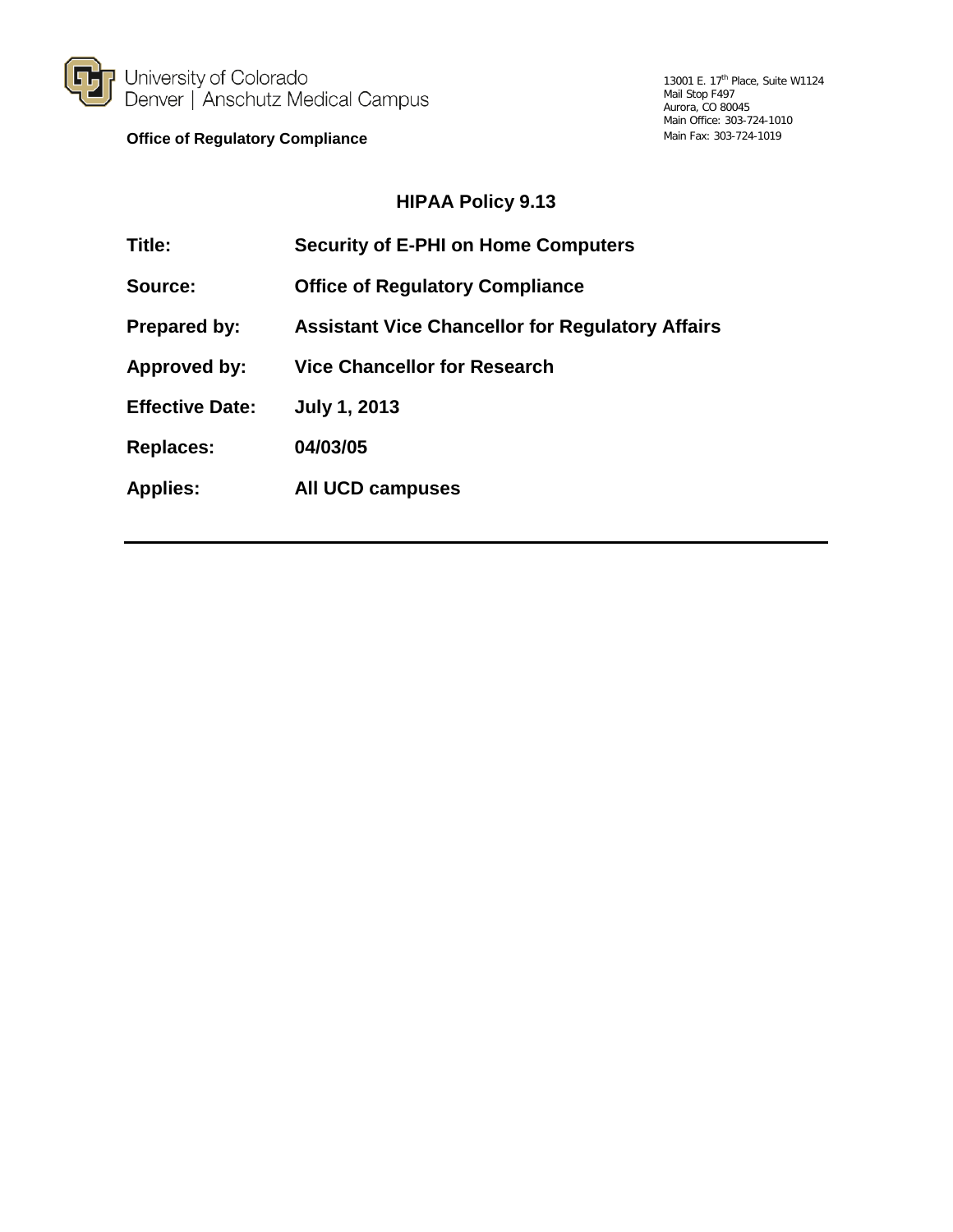# **Introduction**

### *Purpose*

The purpose of this policy is to provide general guidelines to ensure security of electronic Protected Health Information (ePHI) on home computers and when accessing ePHI on the UCD network from home.

### *Reference*

Remote Access Service via High Speed Internet Access Policy

## *Applicability*

This policy applies to the downloading of ePHI data and/or software to home computers by members of the UCD workforce. This policy is applicable whether the computer is owned by UCD or the user. This policy also applies when a member of the UCD workforce uses a home computer to access ePHI on the UCD network.

# **Policy**

All members of the UCD workforce who download ePHI to home computers or who use home computers to access ePHI on the UCD network shall follow this policy.

## **Procedures**

#### A. Access of ePHI from Home Computers Owned by UCD

Before connecting to the UCD network via remote access, the home computer user must:

1. Complete the appropriate remote access request form. See Reference section above.

2. Install and keep up-to-date the campus standard anti-virus software to prevent the spread of malware (viruses/Trojans, etc.);

3. Apply critical security patches for operating systems and applications and keep patches up-to-date;

4. Install anti-spyware software, keep it up-to-date, and run software on a regular basis, no less than monthly;

5. No non-work-related software is to be installed on a computer owned by UCD;

6. If connection to the Internet is via a high-speed connection (i.e. cablemodem, DSL, satellite, etc.), firewall software must be installed and set up to allow only trusted IP addresses;